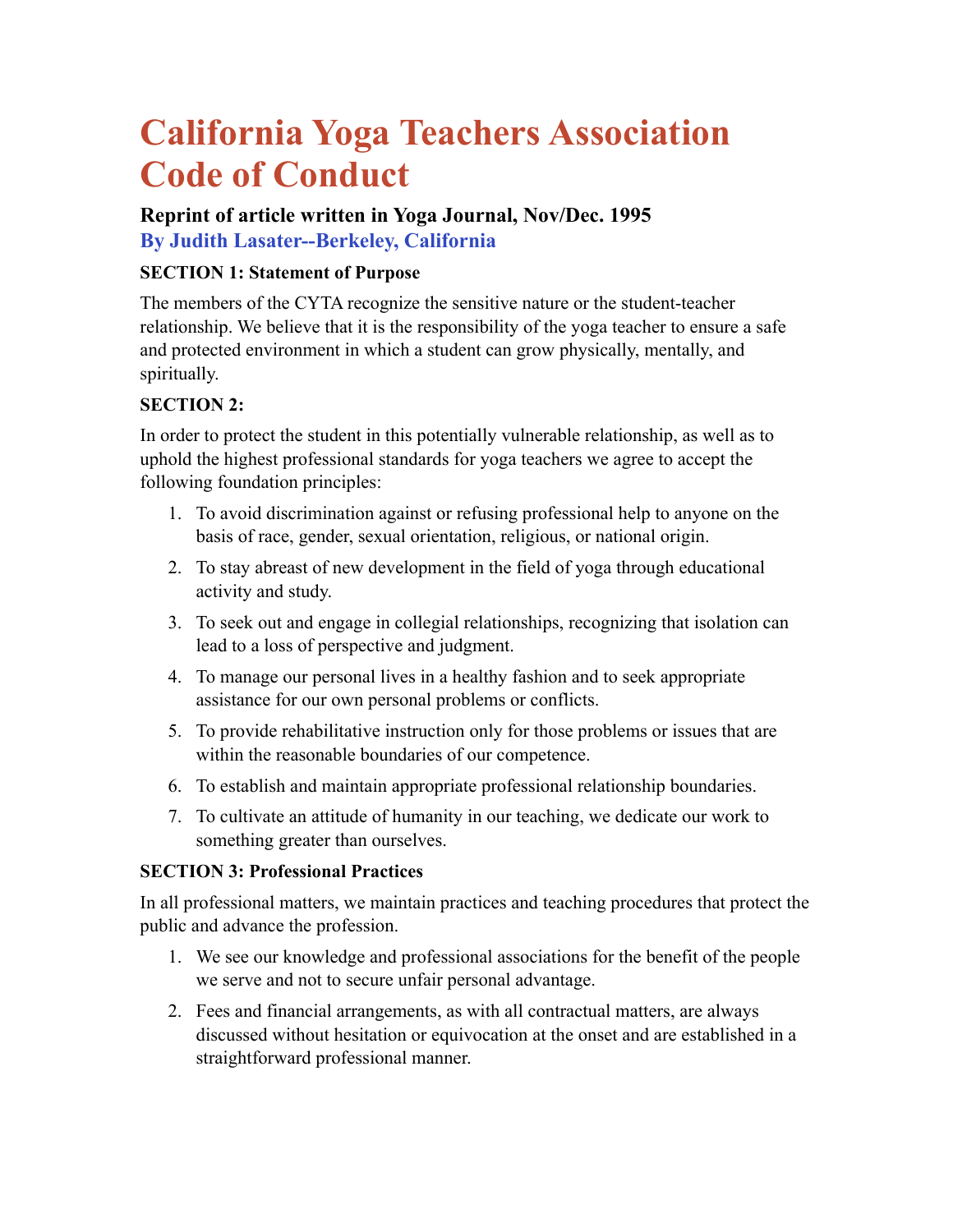- 3. We at times render service to individual or groups in need without regard to financial remuneration.
- 4. We neither receive nor pay a commission for referral of a student.
- 5. We conduct our fiscal affairs with due regard to recognized business and accounting procedures.
- 6. We are careful to represent facts truthfully to students, referral sources and third party payers regarding credentials and services rendered. We will correct any misrepresentation of our professional qualifications.
- 7. We do not malign colleagues or other professionals.

#### **SECTION 4: Student Relationships**

It is our responsibility to maintain relationships with students on a professional basis.

- 1. We do not abandon or neglect students. If we are unable, or unwilling for appropriate reasons, to provide professional help or continue a professional relationship, every reasonable effort is made to arrange for continuation of instruction with another teacher.
- 2. We make only realistic statements regarding the benefits of yoga.
- 3. We show sensitive regard for the moral, social, and religious standards of students and groups. We avoid imposing our belief on others, although we may express them when appropriate in the yoga class.
- 4. We recognize the trust placed in and unique power of the student-teacher relationship. While acknowledging the complexity of some yoga relationships, we avoid exploiting the trust and dependency of students. We avoid those dual relationships with students (e.g. business, close personal or sexual relationships) that could impair our professional judgment, compromise the integrity of our instructions and/or use the relationship for our gain. We do not engage in harassment, abusive words or actions or exploitive coercion of students or former students.
- 5. All forms of sexual behavior or harassment with students are unethical, even when a a student invites or consents to such behavior involvement. Sexual behavior is defined as, but not limited to all forms of overt and covert seductive speech, gestures, and behaviors as well as physical contact of a sexual nature; harassment is defined as, but not limited to, repeated comments, gestures, or physical contact of a sexual nature.
- 6. We recognize that the teacher-student relationship involves a power imbalance, the residual effects of which can remain after the student is no longer studying with the teacher. Therefore, we suggest extreme caution if you choose to enter into a personal relationship with a former student

#### **SECTION 5: Confidentiality**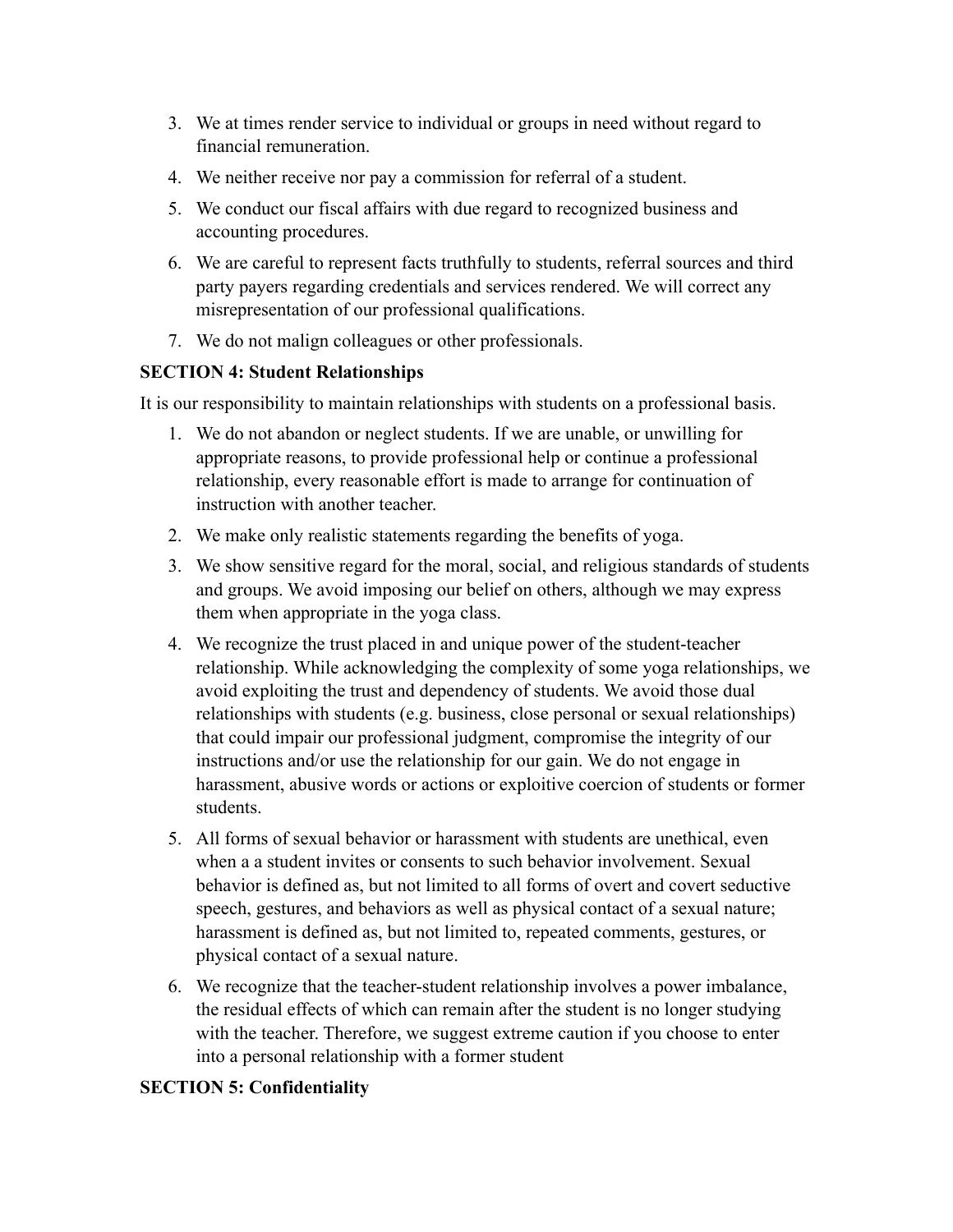We respect the integrity and protect the welfare of al persons with whom we are working and have an obligation to safeguard information about them that has been obtained in the course of the instruction process.

- 1. All records kept on a student are stored or disposed of in a manner that assures security and confidentiality.
- 2. We treat all communications from students with professional confidence.
- 3. When supervising apprentices or consulting with other yoga teachers, we use only the first names of our students, except in those situation where the identity of the student is necessary to the understanding of the case. It is our responsibility to convey the importance of confidentiality to the apprentice or consultant.
- 4. We do not disclose student confidences to anyone, except: as mandated by law; to prevent a a clear and immediate danger to someone; in the course of a civil, criminal, or disciplinary action arising form the instruction where the teacher is a defendant; for purpose of supervision of consultation; or by previously obtained written permission. In case involving more that on person (as student), written permission must be obtained form all legally accountable persons who have been present during the instruction before any disclosure can be made.
- 5. We obtain written consent of students before audio and/or video tape recording or permitting third party observation of their sessions.
- 6. When current of former students are referred to in a publication, while teaching, or in a pubic presentation, their identity is thoroughly disguised.

#### **SECTION 6: Assistant, Student, and Employee Relationships**

As yoga teachers, we have an ethical concern for tie integrity and welfare of our assistants, students, and employees. These relationships are maintained on a professional and confidential basis. We recognize our influential position with regard to current and former assistants, students, and employees, and avoid exploiting their trust and dependency. We make every effort to avoid dual relationships with such persons that could impair our judgment or increase the risk of personal and or financial exploitation.

- 1. We don not engage in sexual or other harassment of current assistants, students, employees or colleagues.
- 2. All forms of sexual behavior as defined in Section 4.6 with our assistants, students, and employees are unethical.
- 3. We advise our assistants, students, and employees against offering or engaging in or holding themselves our as competent to engage in, professional services beyond their training level of experience and competence.
- 4. We do not harass or dismiss an assistant or employee, who has acted in a reasonable, responsible, and ethical manner to protect or intervene on behalf of a student or other member of the public or another employee.